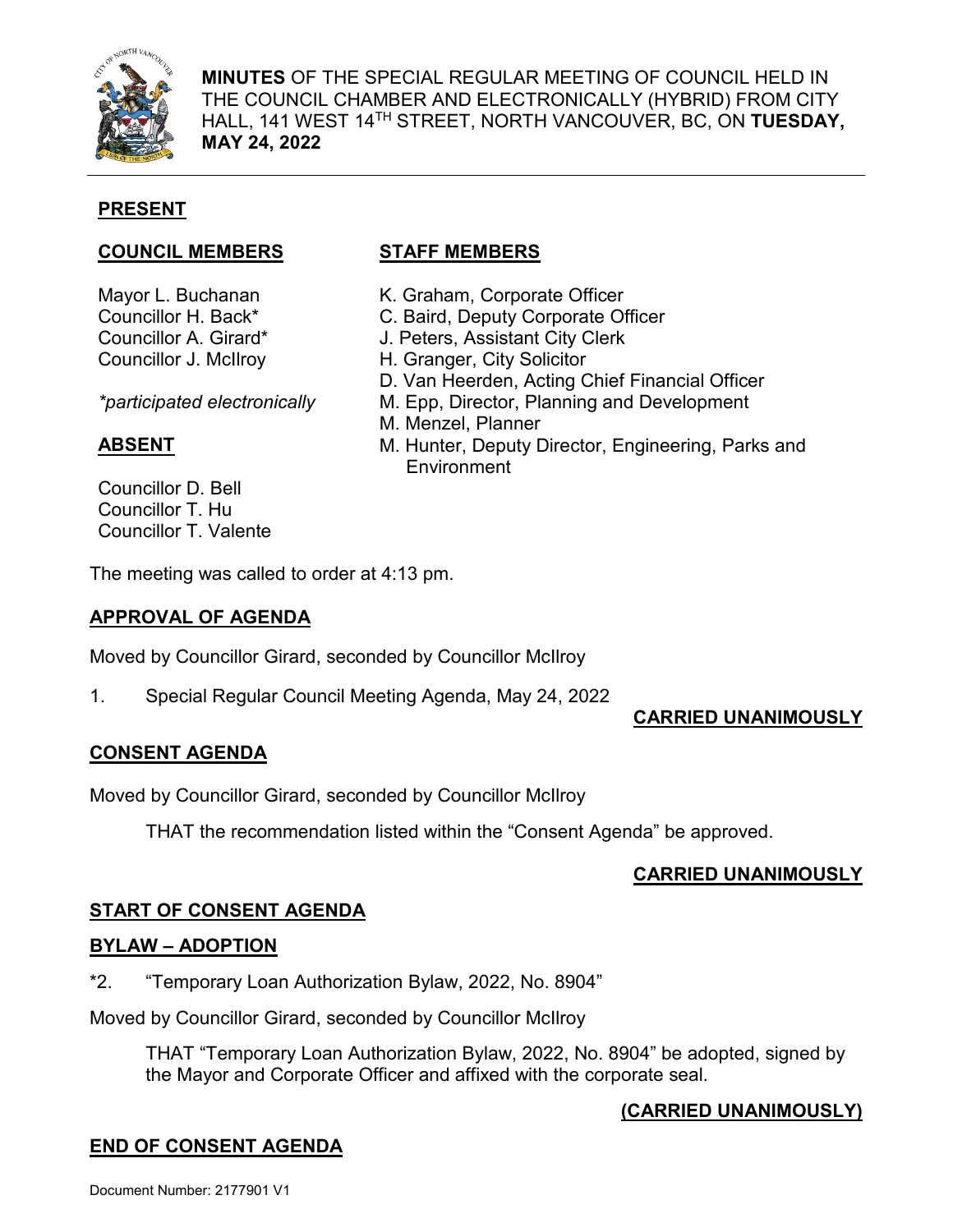## **PUBLIC HEARING – 119-125 East 2nd Street**

Moved by Councillor Back, seconded by Councillor Girard

THAT the meeting recess to the Public Hearing regarding "Zoning Bylaw, 1995, No. 6700, Amendment Bylaw, 2022, No. 8922" (East Second Lonsdale Project Ltd. / RH Architects, 119-125 East 2<sup>nd</sup> Street, CD-753).

## **CARRIED UNANIMOUSLY**

The meeting recessed to the Public Hearing at 4:14 pm and reconvened at 5:13 pm.

## **BYLAW – THIRD READING**

3. "Zoning Bylaw, 1995, No. 6700, Amendment Bylaw, 2022, No. 8922" (East Second Lonsdale Project Ltd. / RH Architects, 119-125 East 2nd Street, CD-753)

Moved by Councillor Girard, seconded by Councillor Back

THAT "Zoning Bylaw, 1995, No. 6700, Amendment Bylaw, 2022, No. 8922" (East Second Lonsdale Project Ltd. / RH Architects, 119-125 East 2<sup>nd</sup> Street, CD-753) be given third reading.

#### **CARRIED UNANIMOUSLY**

## **PUBLIC HEARING – 818-858 West 15th Street**

Moved by Councillor Back, seconded by Councillor Girard

THAT the meeting recess to the Public Hearing regarding "Zoning Bylaw, 1995, No. 6700, Amendment Bylaw, 2022, No. 8896" (Polygon Development 237 Ltd. / Shift Architecture, 818-858 West 15<sup>th</sup> Street, CD-745).

#### **CARRIED UNANIMOUSLY**

The meeting recessed to the Public Hearing at 5:20 pm and reconvened at 6:41 pm.

## **BYLAW – THIRD READING**

4. "Zoning Bylaw, 1995, No. 6700, Amendment Bylaw, 2022, No. 8896" (Polygon Development 237 Ltd. / Shift Architecture, 818-858 West 15<sup>th</sup> Street, CD-745)

Moved by Councillor McIlroy, seconded by Councillor Girard

THAT "Zoning Bylaw, 1995, No. 6700, Amendment Bylaw, 2022, No. 8896" (Polygon Development 237 Ltd. / Shift Architecture, 818-858 West 15<sup>th</sup> Street, CD-745) be given third reading.

## **CARRIED UNANIMOUSLY**